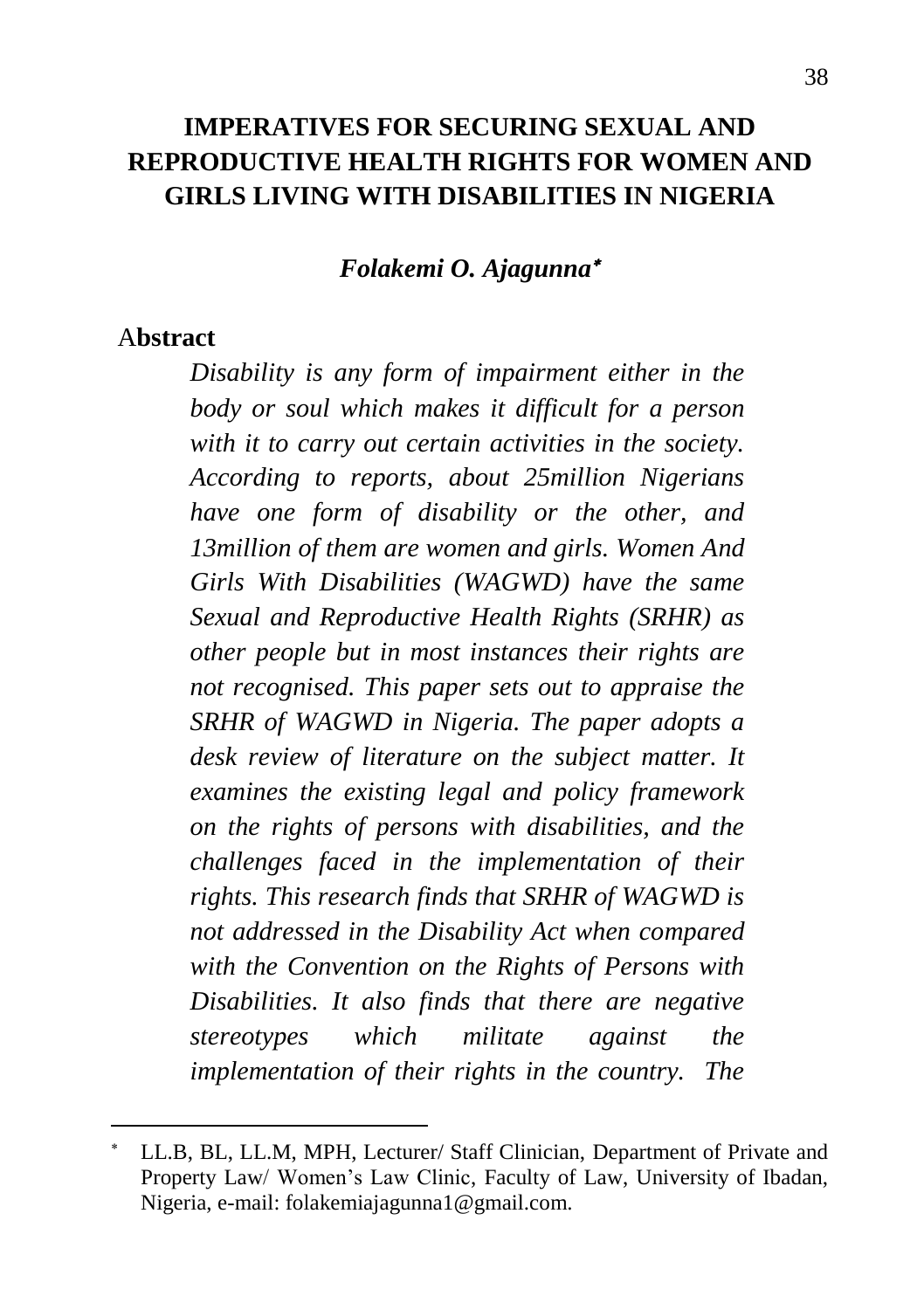*paper concludes that, an intensive sensitization is foremost required to help form better societal attitudes towards recognition of the SRHR of WAGWD. In addition, an all-inclusive approach can aid in better policy formulation for persons with disabilities in Nigeria.*

**Keywords:** Disability rights, Sexual health rights, Women rights, Disabled

### **1. Introduction**

Disability is any condition of the body or mind which is an impairment that makes it more difficult for the person with the condition to engage in certain activities and interact with the world around them.<sup>1</sup> The World Health Organization<sup>2</sup> defines disability as having three dimensions. First, as impairment in a persons' body structure or function or mental functioning, secondly as activity limitation and thirdly in form of participation restrictions. According to the World Health Organization's (WHO)Report on Disability<sup>3</sup>, about 15% of the global population live with some form of disability or the other and roughly 25 million of these are Nigerians. Out of this, a projected 13 million of them are women and girls. <sup>4</sup> This number is expected to increase to 2 billion by the year 2050. An estimated 30% of families live with an immediate

<sup>&</sup>lt;sup>1</sup> Center for Diseases Control and Prevention "Impairments, activity, limitations and participation restrictions" [<www.cdc.gov>](http://www.cdc.gov/) accessed 25 September, 2020.

<sup>&</sup>lt;sup>2</sup> World Health Organization "International classification of functioning disability and health" (2001) [<www.who.int>](http://www.who.int/) accessed 25 September, 2020.

<sup>3</sup> World Health Organization, "World Report on Disability" (2011) <www.who.int/publications> accessed 23 September, 2020.

<sup>4</sup> *Ibid.*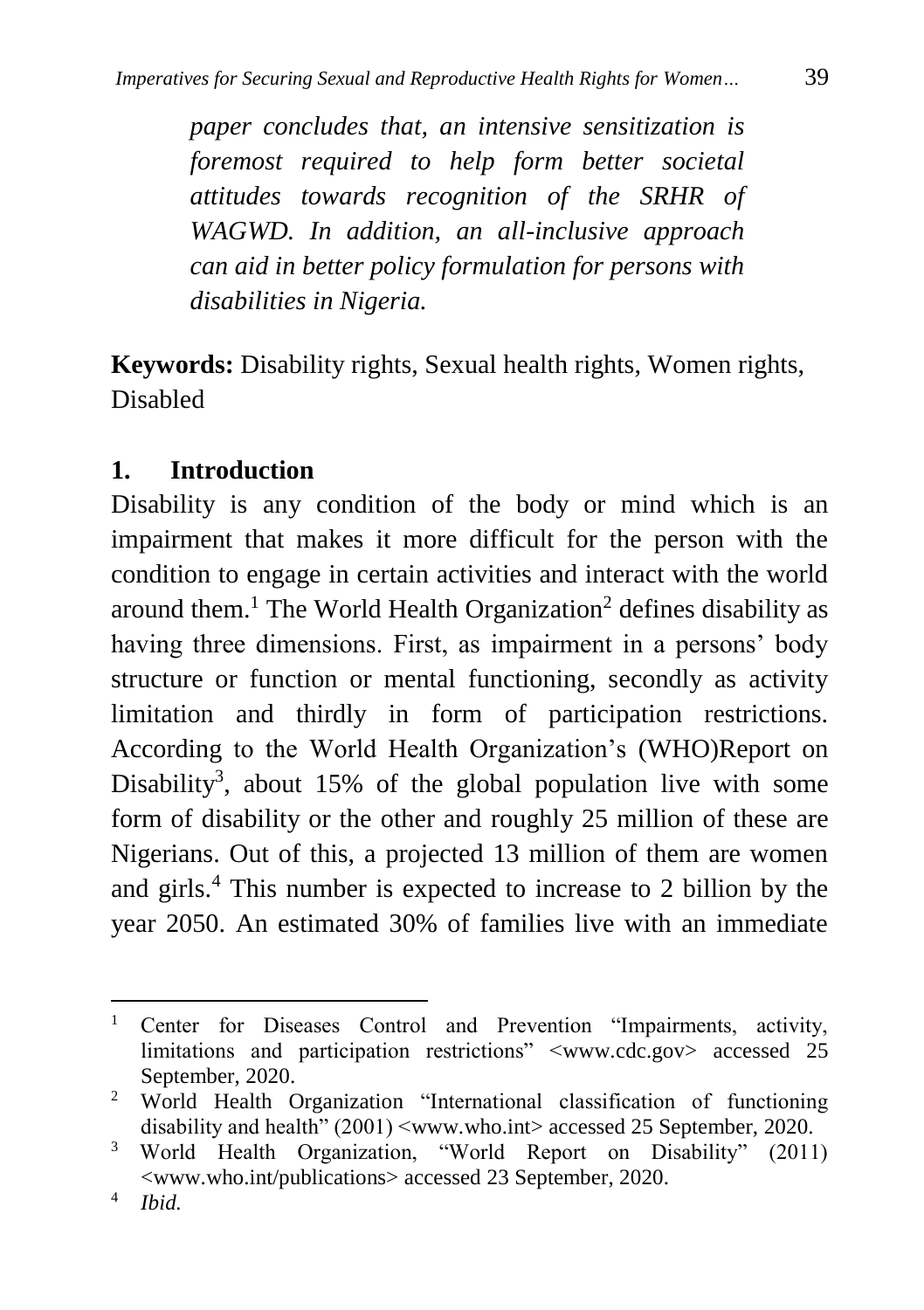$\overline{a}$ 

family member who has one form of disability or the other.<sup>5</sup> The WHO further projects by its estimate that women are more likely to experience disability than men and older people more than young. This puts women and girls at a precarious position. At the International Conference on Population and Development (ICPD), participating nations documented the right to a life of dignity in which all people are free and all possess equal dignity. This right does not discriminate on any basis and they are avowed for persons with disabilities as stated in the 2006 United Nations Convention on the Rights of Persons with Disabilities. The 2030 Sustainable Development Goals agenda also enjoins member nations to recognise the rights of persons with disabilities to equal access to education and employment, as well as to eradicate all forms of violence against women and girls and for persons living with disabilities. 6

Sexual and Reproductive Health Rights (SRHR) are increasingly being recognised as a determining factor in overall human wellbeing and as an essential component of human rights.<sup>7</sup>Persons with disabilities have the same sexual and reproductive health needs as other people, however the society has disregarded their sexuality, human rights and reproductive issues.<sup>8</sup>Many of them face a number of [human rights abuses](https://www.iiste.org/Journals/index.php/JLPG/article/viewFile/39027/40128) including stigma, discrimination, violence, and lack of access to healthcare, housing, and education.

<sup>&</sup>lt;sup>5</sup> World Health Organization, "Promoting sexual and reproductive health for persons with disabilities" WHO/UNFPA guidance note (2009)[<www.unfpa.org/files/pub/pdf](http://www.unfpa.org/files/pub/pdf)> accessed 25 September, 2020.

<sup>6</sup> United Nations Population Fund "Young persons with disabilities" (2018) <www.unfpa.org> accessed 6 September 2020.

<sup>7</sup> Fonds, L. "Sexual and reproductive health and rights: getting the global perspective" [<www.lilianefonds.org>](http://www.lilianefonds.org/) accessed 27 September, 2020.

<sup>&</sup>lt;sup>8</sup> Renu A., Price, J and Heidari S., "Disability and Sexuality: Claiming sexual and reproductive rights" (2017) 25(50) *Reproductive Health Matters*. 4-9.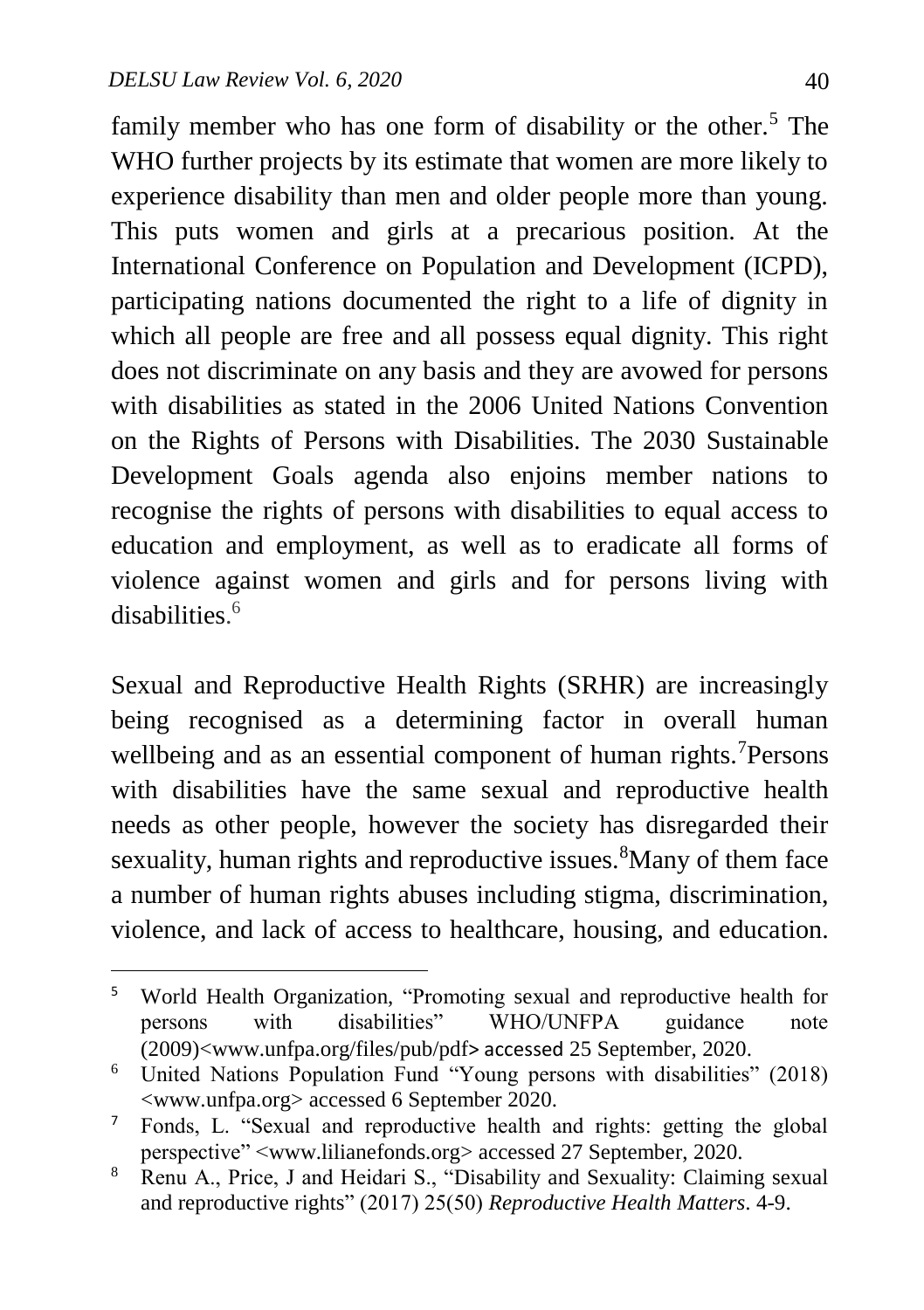They need the minimum package of reproductive health services available to everyone else, but their special circumstances create barriers to access, such as communication barriers, ignorance of service providers, societal attitude, and inadequate capacity of service providers to manage clients with disabilities. Women and girls with disabilities (WGWDs) are predominantly affected, because generally, they are poor, live in remote rural areas without any monetary power and experience numerous forms of discrimination, first as women then as WGWDs. They have often been denied rights to establish relationships and to decide whether, when, and with whom to have a family. Many have been exposed to forced abortions or forced marriages. They are more likely to experience physical, emotional, and sexual abuse and other forms of gender-based violence. They are more likely to become infected with HIV and other sexually transmitted infections. (STIs).

Following the adoption of the Convention on the Rights of Persons with Disabilities (CRPD) on  $13<sup>th</sup>$  December, 2006, the CRPD became operational as an International Law on 3rd May, 2008. Subsequently, the Nigerian Government ratified the Convention on 24th September 2010, thus making Nigeria duty bound to ensure that all laws, policies, and programs in the country comply with this convention and its provisions.<sup>9</sup>On January 23, 2019, President Muhammadu Buhari signed into law the [Discrimination Against](https://drive.google.com/file/d/12459t6medwbLvSunXgk6o9x9npnXG6W4/view)  [Persons with Disabilities \(Prohibition\) Act, 2018,](https://drive.google.com/file/d/12459t6medwbLvSunXgk6o9x9npnXG6W4/view) following 9 years of [relentless advocacy](https://www.vanguardngr.com/2018/12/2019-well-vote-against-politicians-opposed-to-disability-bill-jonapwd/) by disability rights groups and activists.<sup>10</sup> This law has been in operation in Nigeria ever since. Women and

<sup>&</sup>lt;sup>9</sup> National Policy on Sexual and Reproductive Health and Rights of Persons with Disabilities with emphasis on Women and Girls. <drac-ng.org>wpcontent>uploads> accessed 25 September, 2020.

<sup>10</sup> Ewang, A. "Nigeria passes Disability Rights Law" [<www.hrw.org.news](http://www.hrw.org.news/)> accessed 12 October, 2020.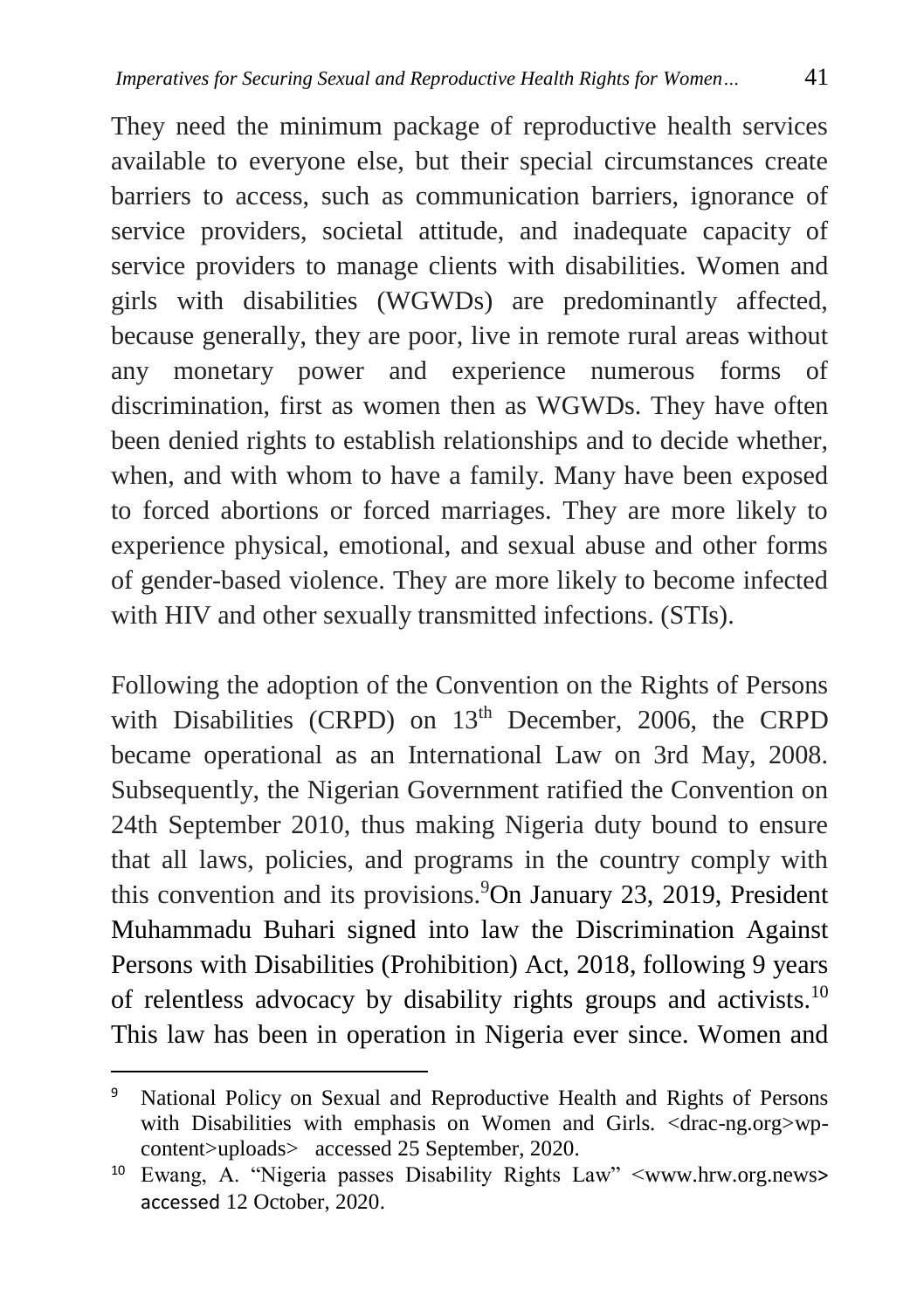$\ddot{\phantom{a}}$ 

girls with disabilities in Nigeria face discrimination due to their gender and disability. They are mostly subject to unfavourable stereotypes that undermine their dignity and place barriers in front of their full inclusion in society. In addition, they are at risk of sexual violence and due to their disabilities, they encounter obstacles to access needed social support services and justice mechanisms following this violence. Women with disabilities also face specific forms of discrimination in health care settings, especially when trying to access sexual and reproductive health information and services. More often than not, they are faced with inaccessibility due to prejudices that the health system may have against them.<sup>11</sup>

This paper appraises the sexual and reproductive health rights of persons living with disabilities in Nigeria with particular emphasis on women and girls. In so doing it examines the existing legal framework on persons living with disabilities in Nigeria. The first part of the article contains an introduction to the article whilst discussing narratives on actions taken by the Nigerian government to legislate on disability in the country. The second part discusses the existing legal and policy framework for protecting the sexual and reproductive health rights of disabled persons in Nigeria. The third part sheds light on international perspectives on the sexual rights of persons with disabilities. The fourth part appraises the implementation of the reproductive and sexual rights of persons living with disabilities and the challenges encountered in its implementation. The final part concludes the work whilst

<sup>&</sup>lt;sup>11</sup> Legal Defence and Assistance Project "NGO submission to CEDAW Committee Pre-sessional Working Group for Nigeria" (2016) <www.womenenabled.org> accessed 6 September 2020.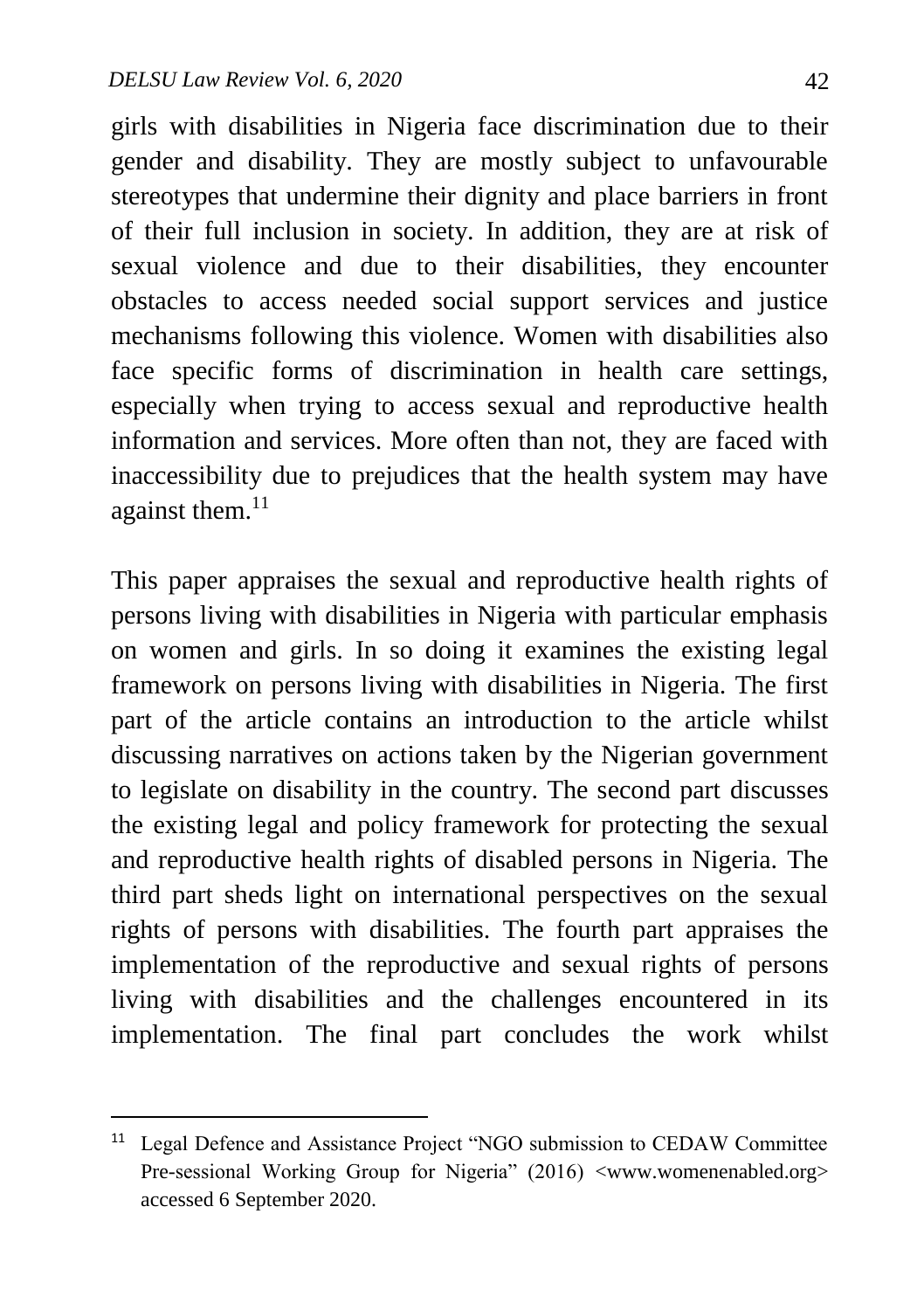suggesting recommendations on how to promote actualization of these rights.

# **2. Legal and Policy Framework on Persons Living With Disabilities in Nigeria**

In the society, law forms the essential framework for the protection and enforcement of equality of opportunity for all the citizenry. It also sets standards for the society, and this includes the disabled in the society. The existing framework on persons with disabilities in Nigeria is examined in this section.

## **2.1 [Discrimination Against Persons with Disabilities](https://drive.google.com/file/d/12459t6medwbLvSunXgk6o9x9npnXG6W4/view)  [\(Prohibition\) Act,](https://drive.google.com/file/d/12459t6medwbLvSunXgk6o9x9npnXG6W4/view) 2018 (DAPWDA)**

This Act represents an important opportunity to advance the rights of people with disabilities in Nigeria. It also showed commitment on the part of the Nigerian Government to domesticate the provisions of the Convention on Persons with Disabilities. It was signed into law in January 2019. The Act has its main aim the full integration of persons with disabilities in the society. It establishes a Commission for persons with disabilities whilst vesting the commission with responsibilities for their healthcare, social, economic and civil rights.<sup>12</sup> Part I of the Act seeks to prohibit all forms of discrimination against persons with disabilities and recommends awareness programmes to guard against such discrimination. Part II of the Act deals with accessibility to physical structures including rights of access to public premises, accessibility aids to roads, sidewalks and other special facilities. Part III of the Act deals with road transportation and accessibility of vehicles to persons with disabilities. It stipulates a transitory period of five years within which all public buildings are expected

 $\overline{a}$ <sup>12</sup> Preamble to the Act.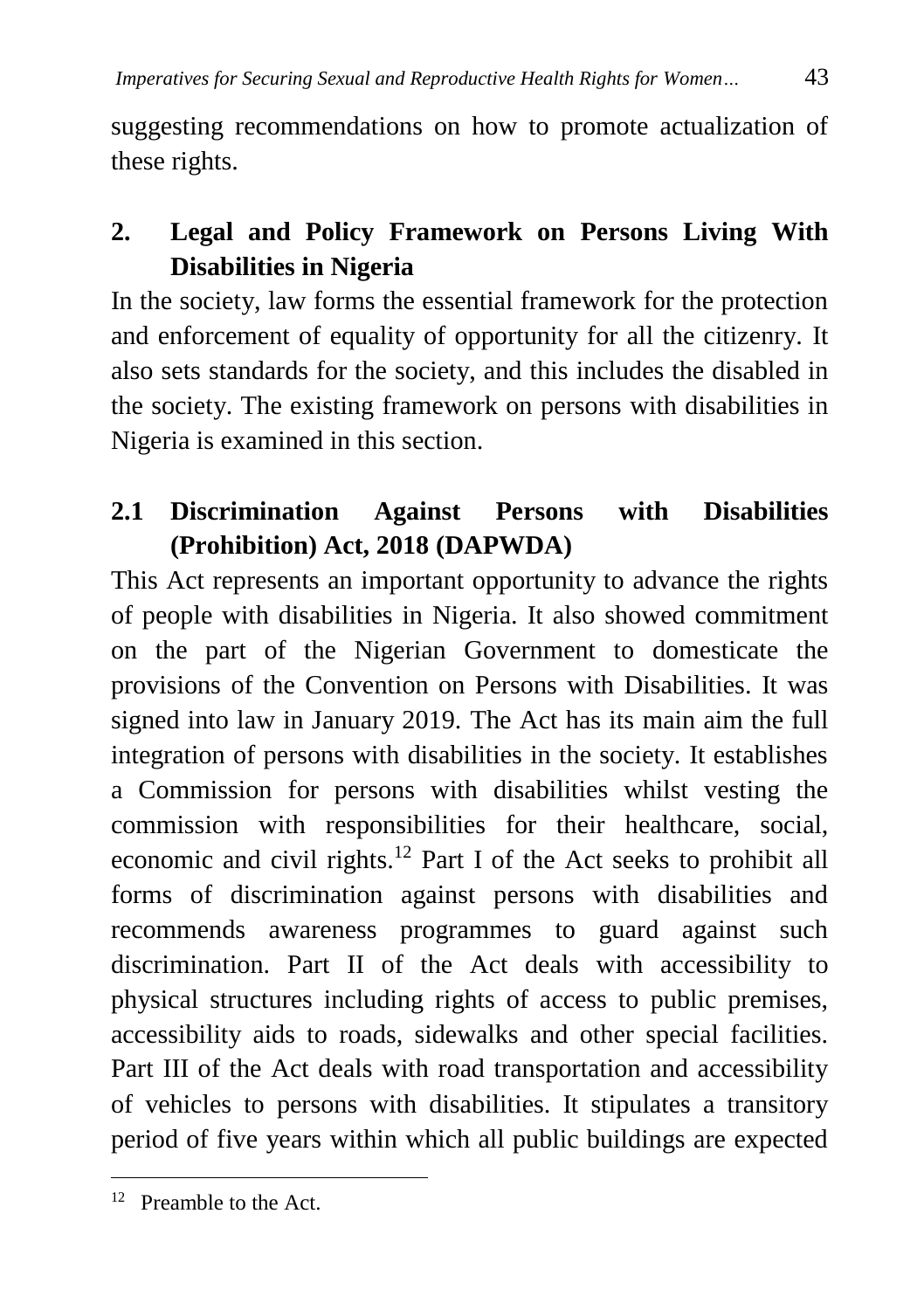to be modified to allow ease of access to persons with disabilities especially those on wheelchairs. This part also subjects the building plan of any public structure to relevant authorities to ensure conformity with building codes before being erected.<sup>13</sup>Amongst other things, this Part prohibits discrimination against persons with disabilities in the provision of road transportation services. Section 12 provides for reservation of marked spaces for persons with disabilities. Part IV contains similar provisions with Part III, but in relation to seaport, railways and airport facilities. Part V of the Act deals with the right to education, liberty, health and first consideration in queues for persons with disabilities, the sections there under elaborate further on how persons with disabilities should have unfettered rights to education and adequate healthcare. Section 25 provides for treatment of persons with disabilities in situations of risk and humanitarian emergencies.

Part VI deals with giving persons with disability the rights of opportunities for employment and participation in politics and public life. Part VII provides for the establishment of National Commission for Persons with Disabilities, responsible for ensuring that people with disabilities have access to housing, education, and healthcare. The Commission is empowered to receive complaints of rights violations and support victims to seek legal redress amongst other duties. The composition of its Governing Council, and the powers of the Council and scope of its responsibility are spelt out in this section. Part VIII deals with the appointment and duties of the Executive Secretary and other staff of the commission. The law prohibits discrimination on the basis of disability and imposes sanctions including fines and prison sentences on those who contravene it. It also stipulates a five-year transitional period

<sup>&</sup>lt;sup>13</sup> Section 7, DAPWD Act, 2018.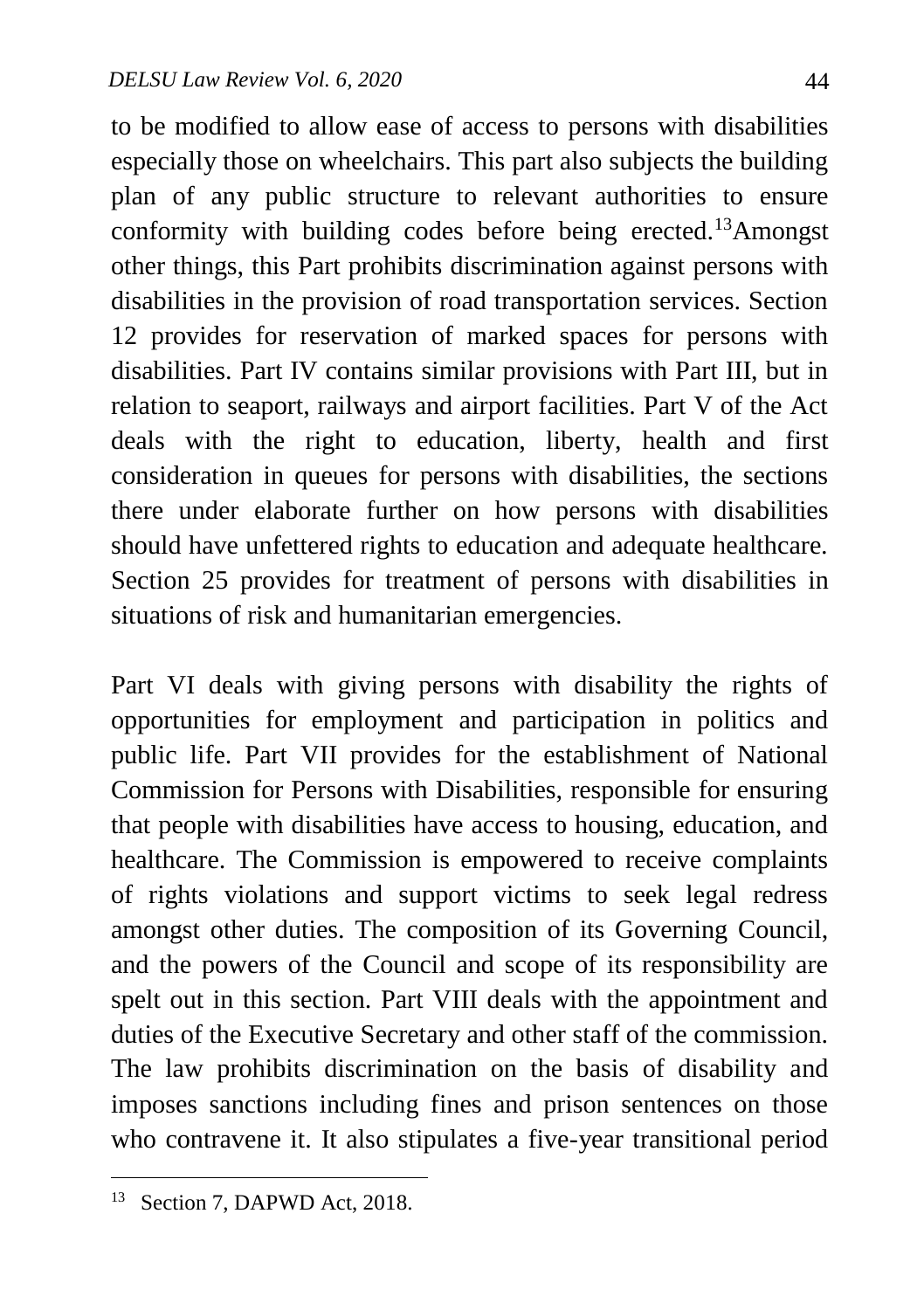for modifying public buildings, structures, and automobiles to make them accessible and usable for people with disabilities.

The only mention of health in this Act is in Part V and this provision makes no mention of sexual and reproductive health of persons with disabilities. This blanket provision on the right to health guarantees free and adequate healthcare without discrimination on the basis of disability. One can rightly argue that the components of sexual and reproductive healthcare such as the right to essential care pre and post-natal, access to contraceptives and family planning services which also forms the basis of access to sexual and reproductive rights can be summed up within the right to health care. However, by contrast, the Convention on Persons with Disability which forms the bedrock of the Disability Act in Nigeria has a number of sections dedicated to sexual and reproductive health rights of persons with disabilities. For instance, Article 16 requires states parties to take measures to protect persons with disabilities from violence and abuse, including gender-based violence and abuse. Article 25 furthermore requires that states ensure equal access to health services for persons with disabilities, with specific mention of SRH and population based public health programmes. Article 9 calls for accessibility, including access to medical facilities and to information for persons with disabilities and Article 23 requires states to eliminate discrimination against persons with disabilities in all matters relating to marriage, family, parenthood, and relationships, including in the areas of family planning, fertility, and family life.<sup>14</sup> All these important aspects of the law are not catered for in the Disability Act of 2018 in Nigeria.

<sup>&</sup>lt;sup>14</sup> Schaaf, M. "Negotiating sexuality in the Convention on the rights of persons with disabilities" 14(2001) *International Journal on Human Rights*  <https//sur.conectas.org/en> accessed 21 October 2020.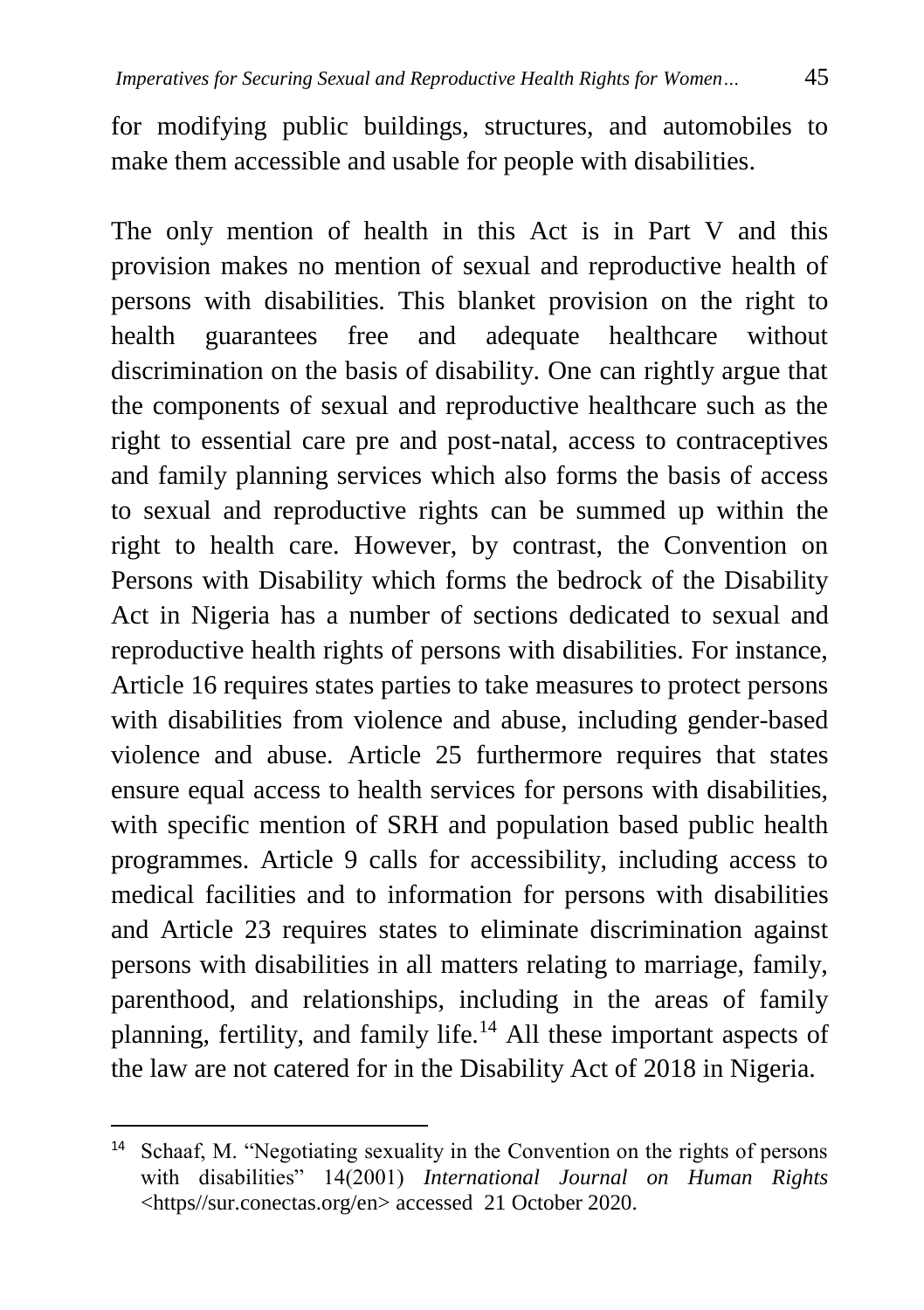$\ddot{\phantom{a}}$ 

### **2.2 The Constitution of the Federal Republic of Nigeria 1999 (as amended)**

Chapter Four of 1999 Constitution of the Federal Republic of Nigeria, puts the government in the position to protect the rights of all Nigerian citizens. Top among these rights is the "Right to Life", which can only be guaranteed when all our population are guaranteed the "access to quality health services". Other rights include the Right to Dignity of Human Persons, Right to Personal Liberty, Right to Fair Hearing; Right to Private and Family Life; Right to Freedom of thought, Conscience and Religion; Right to Freedom of Expression and the Press; Right to Peaceful Assembly and association and Right to Freedom of Movement; Right to Freedom from Discrimination.<sup>15</sup> By virtue of these provisions as contained in the 1999 Constitution, all Nigerian citizens are guaranteed these fundamental rights and the provisions do not in any way exclude WAGWD. These rights are sacrosanct and cannot be deviated from except as permitted under the law. Apart from these provisions, the Constitution also contains provisions relating to a basic right to health for all Nigerians (including WAGWD). These provisions are contained in Chapter II of the 1999 Constitution. Section 17(3) specifically provides that the state should ensure that its policies are directed towards ensuring the availability of adequate medical and health facilities for all persons. In the opinion of the writer of this article, it can be assumed that this broad reference to health also includes reproductive and sexual health. It should be noted however that the provisions of Chapter II of the Constitution are not justiciable.<sup>16</sup> In addition, section  $42(2)$ 

<sup>15</sup> Sections 33-43 of Constitution of the Federal Republic of Nigeria 1999 (as amended)

<sup>&</sup>lt;sup>16</sup> Ikpeze, V. O. "Non-justiciability of Chapter II of the Nigerian Constitution as an impediment to economic rights and development" 5(8) (2015) *Developing Country Studies* p. 48-52.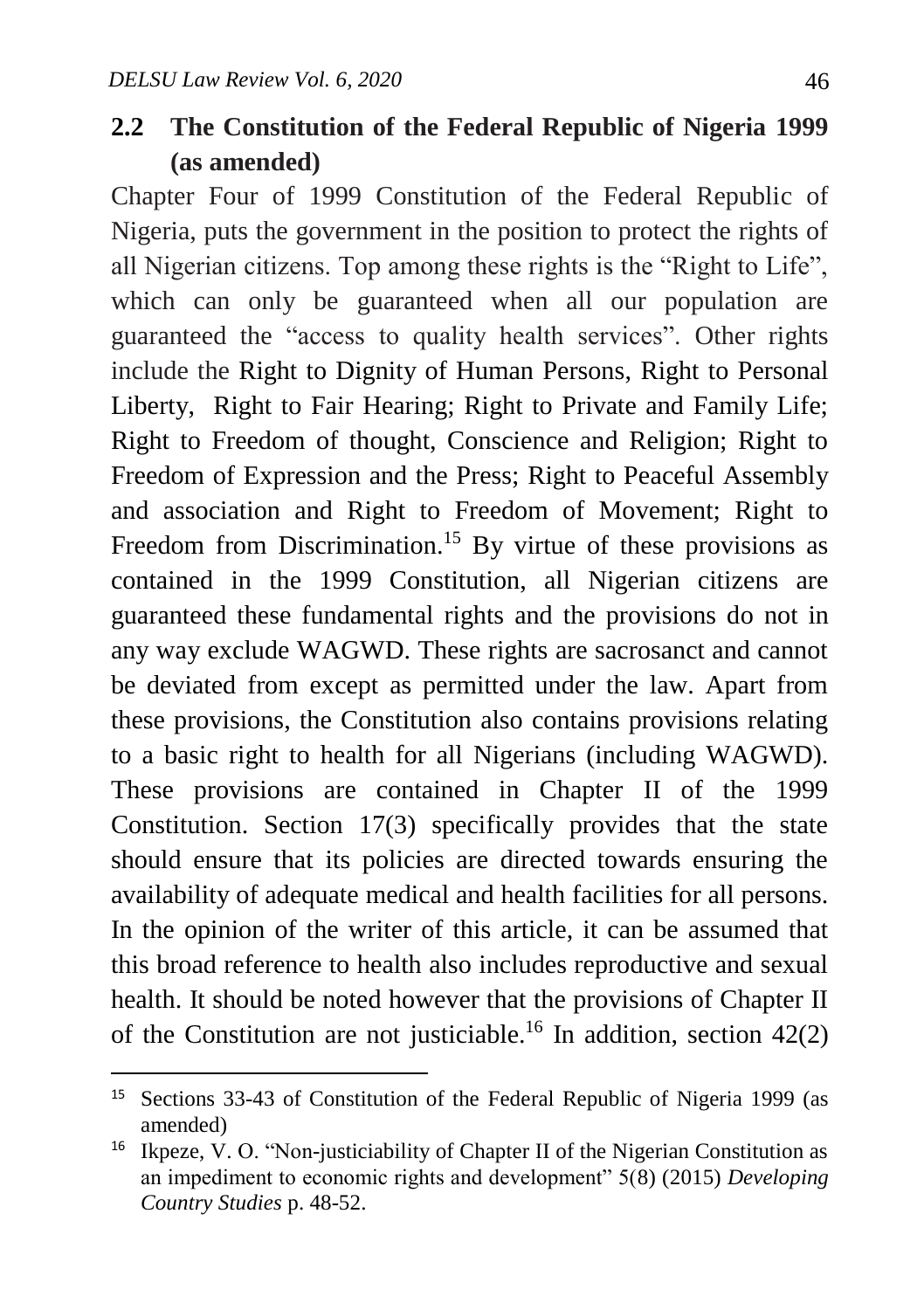of the Constitution provides for equality of all citizens before the law. It states that no citizen should be subjected to any disability or deprivation by reason of the circumstances of his birth.

# **3 National Policy on Sexual and Reproductive Health and Rights of Persons with Disabilities with emphasis on Women and Girls**

This policy seeks to safeguard that all sexual and reproductive health programs are accessible to persons with disabilities, it advocates increased access to sexual and reproductive health services particularly for WGWD, whilst enhancing the basic understanding of the issues central to sexual and reproductive needs of WGWD. Another objective of this policy document is to possibly highlight the necessary steps that can be undertaken by all relevant stakeholders in order to safeguard SRHR.<sup>17</sup>

## **3.1 International Perspectives on SRHR of Persons with Disabilities**

On the international scene, there have been differing dimensions to the issues of SRHR of WAGWD. Sexual and reproductive health and rights include both being able to make decisions over sexuality and reproduction, as well as accessing facilities and services related to these. However, laws in a large number of countries - including many signatories of the CRPD - allow judges, healthcare professionals, family members and guardians to decide over lifechanging procedures on behalf of girls and young women with

<sup>&</sup>lt;sup>17</sup> National Policy on Sexual and Reproductive Health and Rights of Persons with Disabilities with emphasis on Women and Girls. <drac-ng.org>wpcontent>uploads> accessed 25 September, 2020.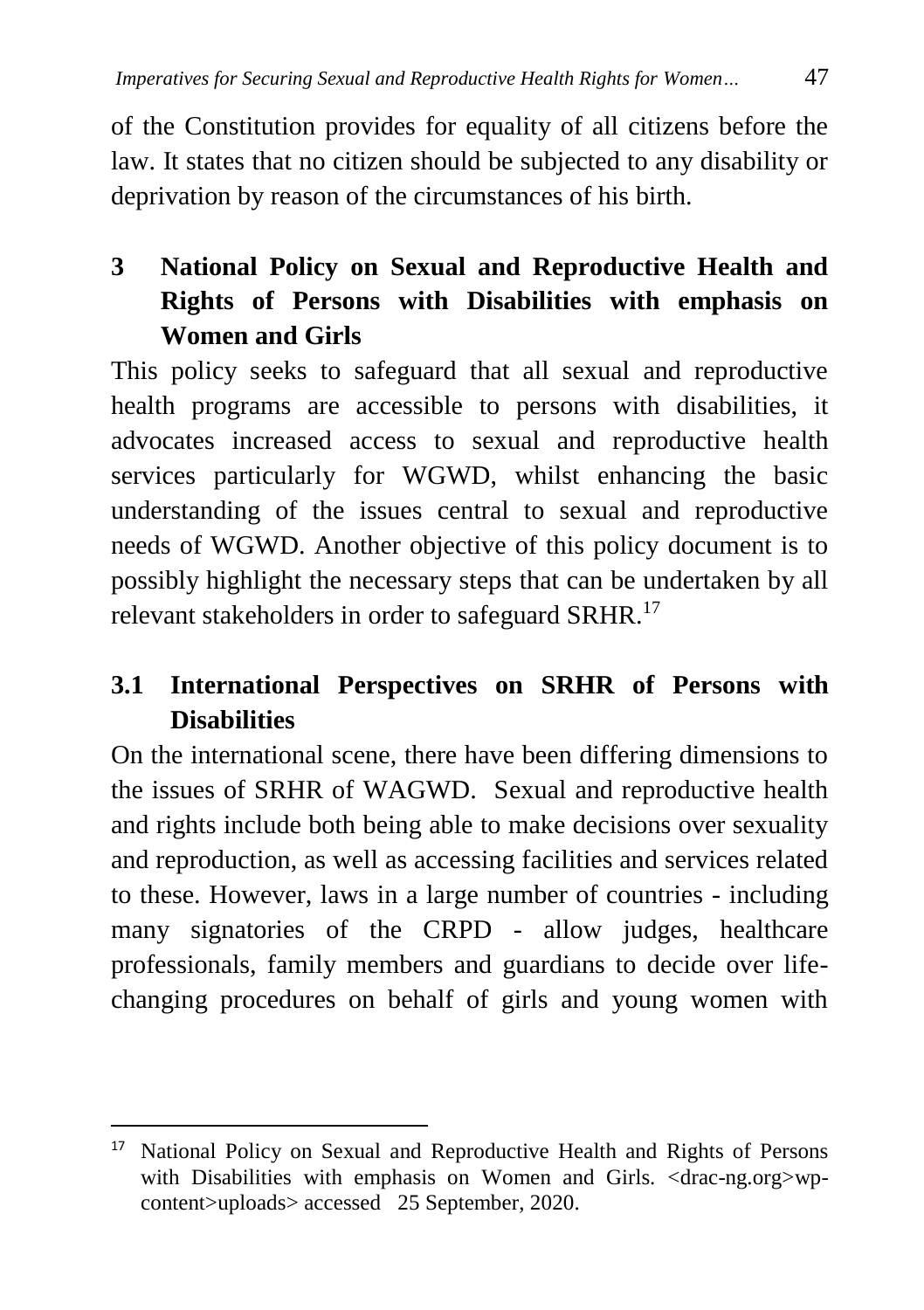1

disabilities.<sup>18</sup> Forced sterilization, for instance, can be decided by a judge, parent or legal guardian under pretense of protecting against sexual violence and improving the quality of life. In some cases, laws can determine persons with disabilities as "unfit to consent" to sexual relations. For example, in 2012, in the US, the parents of Mary Moe, a 32-year-old pregnant woman with a psychiatric disability, petitioned a court for her guardianship in order to procure an abortion. Mary Moe keenly contested this action due to her opposing religious beliefs. However, the trial court granted the petition and permitted the abortion. In addition to this, the trial court ordered that Mary Moe be sterilized in order to prevent such occurrences in future. The decision of the trial court was reversed on appeal because the appellate court felt that the order for the forced sterilization wasn't requested for. The scenario with Mary Moe paints the situation with SRHR of persons with disabilities in other climes- forced sterilizations and denied parenting rights.

As reported by Powell and Stein,<sup>19</sup>involuntary or coercive sterilizations of persons with disabilities occurs across the world in many countries including Australia, Mexico, Spain and Belgium. Common justification for forced sterilization in these countries include considerations for best interest of the child, perceived unfitness of the individual to be a parent and eugenic ideologies.<sup>20</sup>

<sup>18</sup> Neuhaus, R. and Grant, E. "Liberty and Justice for all: the Convention on the Rights of Persons with Disabilities" 19(2) (2013) *ILSA Journal of International and Comparative Law* p. 348-377.

<sup>19</sup> Powell, R. and Stein, M. "Persons with disabilities and their sexual, reproductive and parenting rights; an International and Comparative analysis" 11(1) (2016) *Frontiers of Law in China* p.54-84

<sup>&</sup>lt;sup>20</sup> Eugenics ideologies stem from advocacy of improving the human species by selectively mating people with specific desirable hereditary traits, it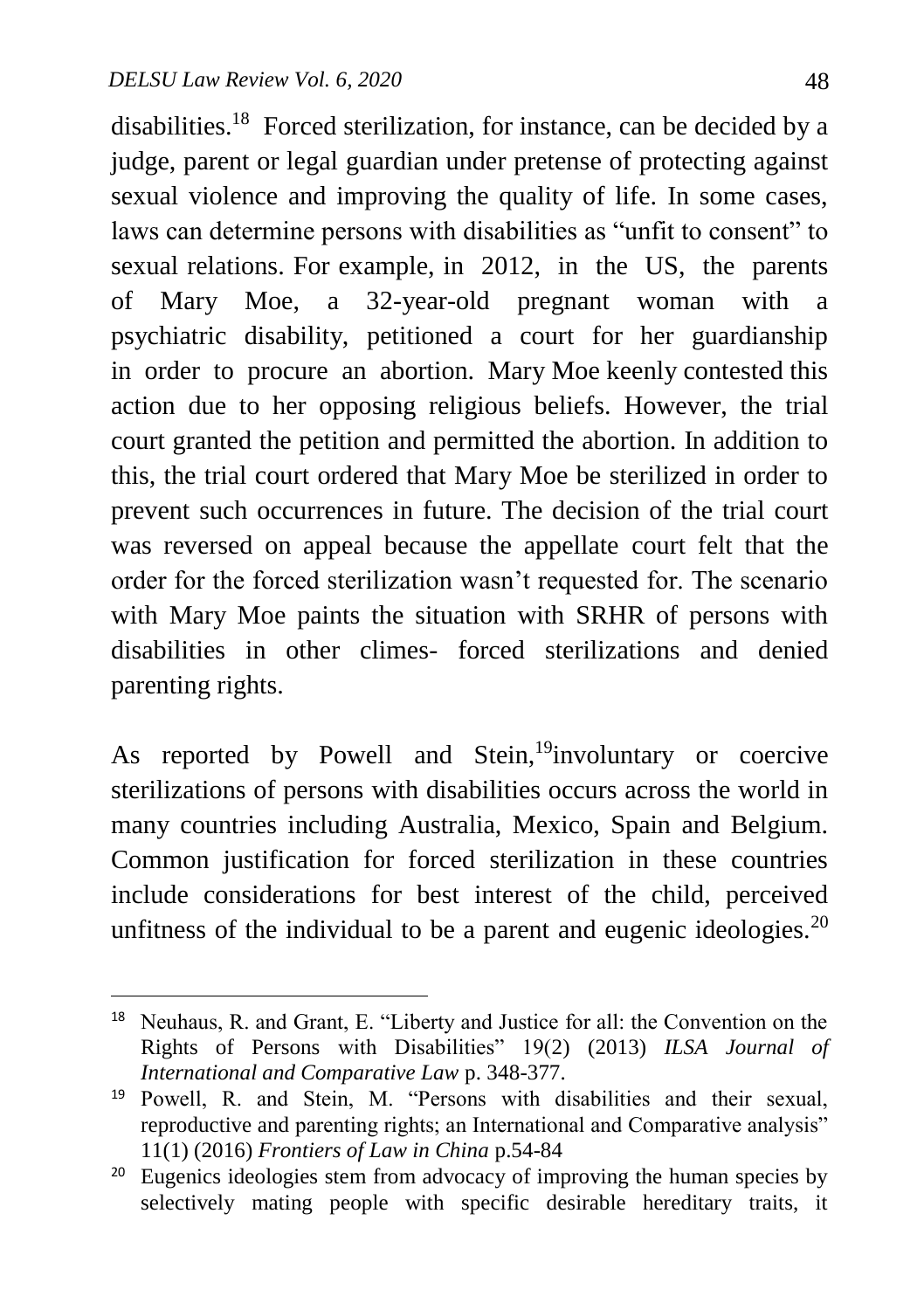Acts of forced sterilization and denial of parenting rights were founded upon a medical disability model which portrayed individuals with disabilities as being incapable and in need of protection and correction. However, the drafting of the Convention on the Rights of Persons with Disabilities brought a social disability model to the fore. Some authors have argued that the drafting of this convention centered on protection of persons with disabilities from forced sterilization and sexual abuse.<sup>21</sup>

The earlier policy framework for determining the rights of disabled persons had been the United Nations Declaration on the Rights of Mentally Retarded persons and the Principles of the Protection of Persons with mental illness and the improvement of mental healthcare. These policy declarations lacked legal binding force and as much adopted the medical disability model. The medical disability model essentially portrayed persons with disabilities as deficient. It also adopted a charitable approach to persons living with disabilities. As a result of the medical disability model, most legislations at this time centered on providing persons with disabilities with one form of public assistance benefit or the other.<sup>22</sup>The adoption of a social model of disability started in the mid-60s within disability rights movements. It emanated from the idea of a social model which distinguished between impairment and disability. Whereas impairment was viewed and regarded as a problem in body function or structure, including mental ones,

eventually aims to reduce human suffering by breeding out disease, disabilities and undesirable characteristics from the human population

<sup>&</sup>lt;sup>21</sup> Ruiz, F.J. "The committee on the Rights of Persons with disabilities and its take on sexuality" 25(2017) *Reproductive Health Matters* p.92-103.

<sup>&</sup>lt;sup>22</sup> Imam, I and Mustapha, M.A. "Rights of people with disability in Nigeria" 24(3) (2016) *African Journal of International and Comparative Law* p. 439- 459.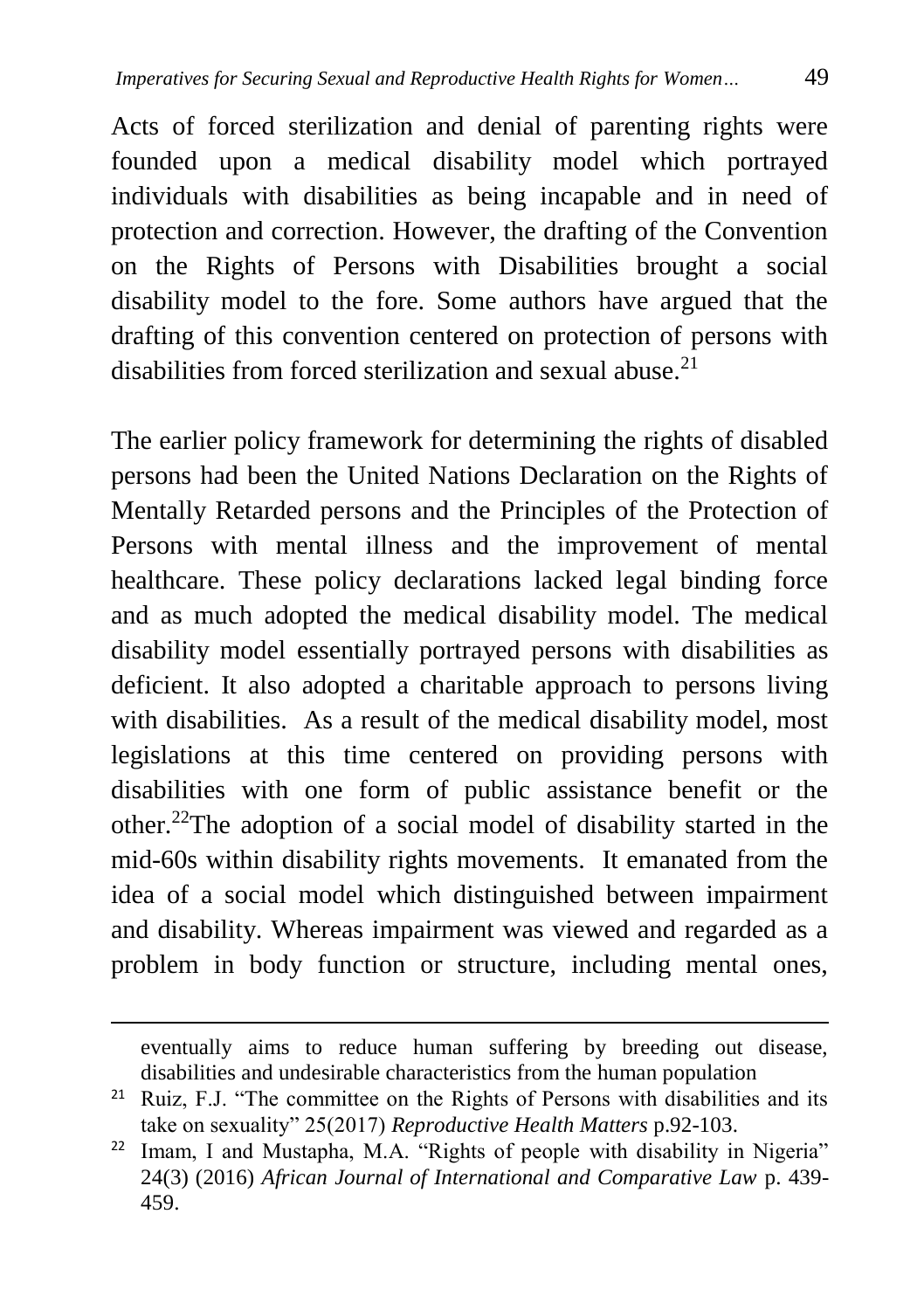1

disability was seen as a limitation that resulted from social oppression and practices of discrimination.<sup>23</sup>The social model embraced by the Convention depicted that persons with disabilities had a right to be included in the community and to be independent and productive citizens.<sup>24</sup>

In Africa, not much emphasis was placed on the SRHR of WAGWD. A few of the regional human rights instruments made some provisions for persons with disabilities, for example, the African Charter on Human and Peoples' Right recognised the rights to education including special measures for protecting the aged and disabled. Negotiations before the United Nations Convention on the Rights of Persons with Disabilities were borne out of the belief that other international human rights instruments did not adequately protect the rights of the disabled. It was believed then that disability rights lay within the purview of private life. However, activism enhances the recognition of SRHR of persons with disabilities.<sup>25</sup> The Convention on the Rights of Persons with Disabilities thus aimed at promoting, protecting and ensuring the full and equal enjoyment of all human rights and fundamental freedoms by all persons with disabilities, and to promote respect for their inherent dignity. Persons with disabilities in this

<sup>23</sup> Kayess, R. and French, P. "Out of darkness into light: introducing the Convention on Rights of Persons with disabilities" 8(2008) *Human Rights Law Review* p. 1- 34.

<sup>24</sup> Neuhaus, R. and Grant, E. "Liberty and Justice for all: the Convention on the Rights of Persons with Disabilities" 19(2) (2013) *ILSA Journal of International and Comparative Law* p. 348-377; Weller, P. "The Convention on the Rights of Persons with Disabilities and the social model of health: New perspectives (2011) *Journal of Mental Health Law*[<www.ssrn.como](http://www.ssrn.com/)n>accessed 27 October, 2020.

<sup>25</sup> Renu A., Price, J and Heidari S, "Disability and sexuality: Claiming sexual and reproductive rights" (2017) 25(50) *Reproductive Health Matters* p. 4-9.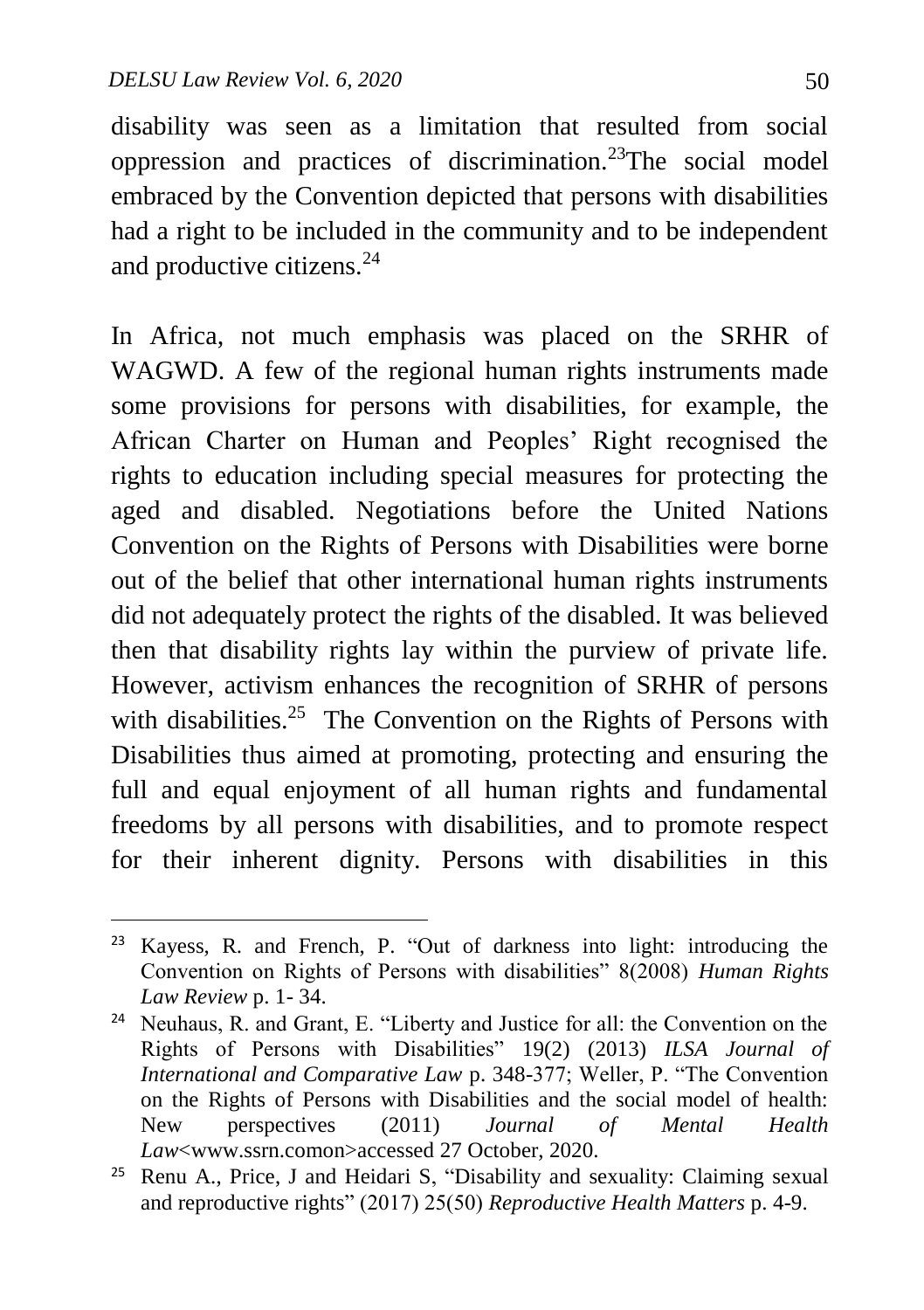Convention include those who have long-term physical, mental, intellectual or sensory impairments which in interaction with various barriers may hinder their full and effective participation in society on an equal basis with others.<sup>26</sup>

### **4. Implementation of Sexual and Reproductive Rights of Persons Living Disabilities: Challenges and Prospects**

Prior to the enactment of the Nigerian Disability Law, governmental policy statements were uncertain and other attempts to enact proper laws were not realized. For example, the Nigerians with Disability Decree of 1993 was promulgated under the military dispensation. The origin and validity of this Decree, was considered to be laden with controversy and thus the Decree was not implemented properly. Thereafter, further attempts were made in the democratic regime to sponsor bills to protect the rights of persons with disabilities in the country. These attempts, made in the National Assembly did not yield much fruit as none of the bills were signed into law. The bills included: (i) Bill for an Act to Provide Special Facilities for the use of Handicapped persons in public buildings sponsored by Dr. Jerry Sonny Ugokwe; (ii) A Bill to prohibit Discrimination against persons with disabilities, 2008, sponsored by Senator Bode Olajumoke; (iii) Nigerians with Disabilities Bill, 2008, sponsored by Hon. Abike Dabiri and 17 others;(iv) A Bill for an Act to prohibit all forms of discrimination against persons with disabilities and Give them Equal Opportunities in all Aspects of Life in Society, 2009, sponsored by Hon. Tunde Akogun and (v) Discrimination Against Persons with Disabilities (Prohibition) Bill, 2014 sponsored by Sen. Nurudeen Abatemi-Usman. Majority of these bills were passed by the National Assembly but at the time of being signed into law, they

<sup>&</sup>lt;sup>26</sup> Article 1 Convention on Rights of Persons with Disabilities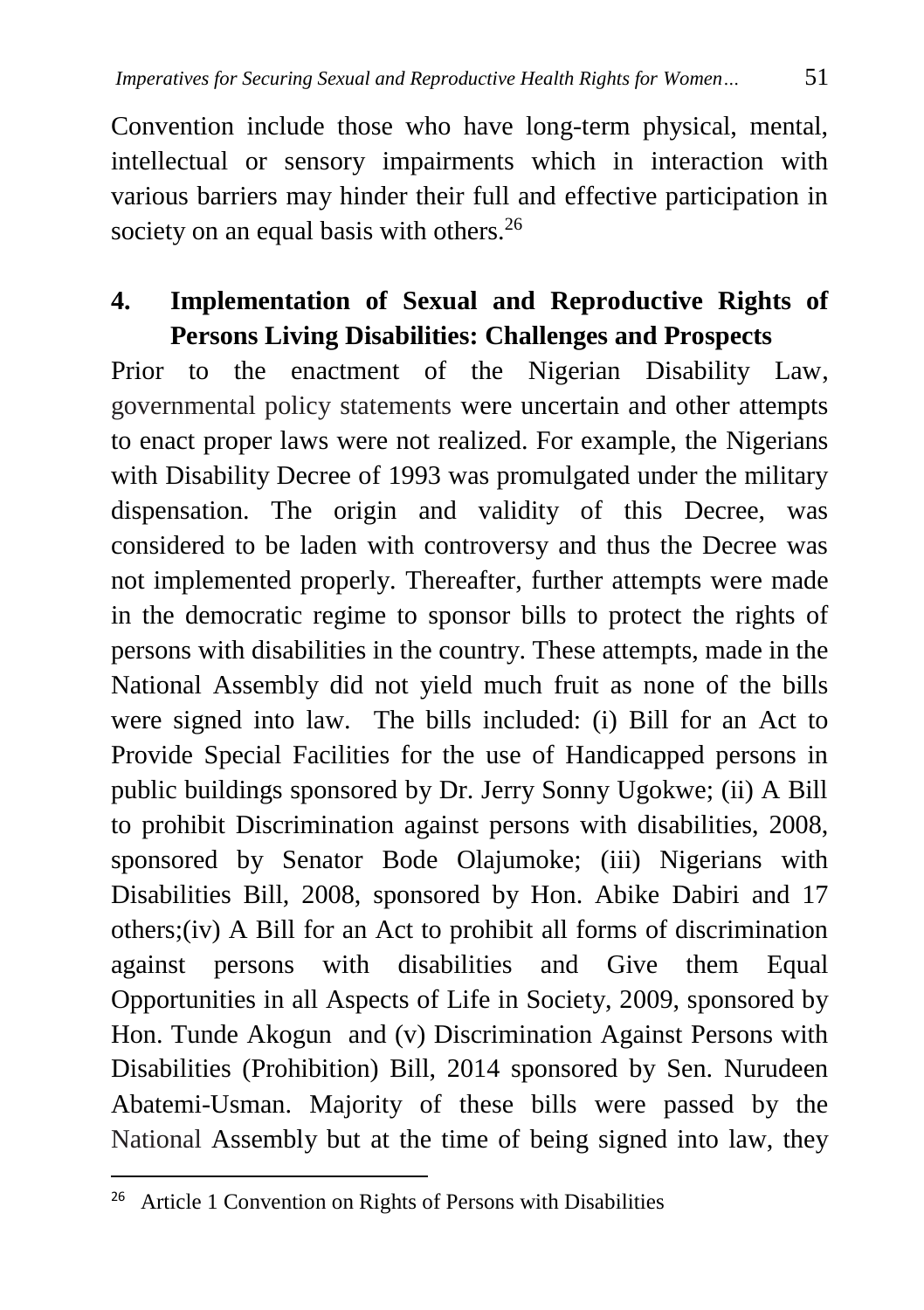$\overline{a}$ 

were not given Presidential Assent by previous Presidents of the country.<sup>27</sup>

It was expected that there would be better attempts to address the reproductive rights of all Nigerians living with disabilities when the National Health Act was passed in 2014. This however has been far from being attained. As stated by Kutigi, $28$  despite the fact that Nigeria as a nation has put into motion various machinery through policies and programmes to ensure that the SRHR of WAGWD are guaranteed, they still face a number of challenges in accessing these rights. It has been said that a person's impairment is not the root cause of the challenges they face, rather it is the barriers which the society imposes on them that disables them. In the opening paragraphs of the National Policy on Reproductive and Sexual Rights of Persons with Disabilities, the Honourable Minister for Health noted that a number of challenges have been encountered which have made the attainment of comprehensive integration of SRHR for WAGWD difficult in Nigeria. He said that these challenges have arisen mainly from limited resources and required manpower in the Nigeria health sector.<sup>29</sup> In addition, some other challenges faced in the implementation of SRHR of this category of people are outlined below.

a. Harmful stereotypes and poor societal attitudes towards reproductive health and rights of WAGWD

<sup>&</sup>lt;sup>27</sup> National Policy on Sexual and Reproductive Health and Rights of Persons with Disabilities with emphasis on Women and Girls. <drac-ng.org>wpcontent>uploads> accessed 25 September, 2020.

<sup>28</sup> Kutigi, D.H. "Human rights of persons with disabilities, challenges of protection and enforcement in Nigeria" 4(2016) *International Journal of Legal Insight* p.12.

<sup>&</sup>lt;sup>29</sup> Federal Ministry of Health. 2018. "National Policy on Sexual and Reproductive Health and Rights of Persons with Disabilities with emphasis on women and girls" [<www.drac-ngorg>](http://www.drac-ngorg/) accessed 18 October, 2020.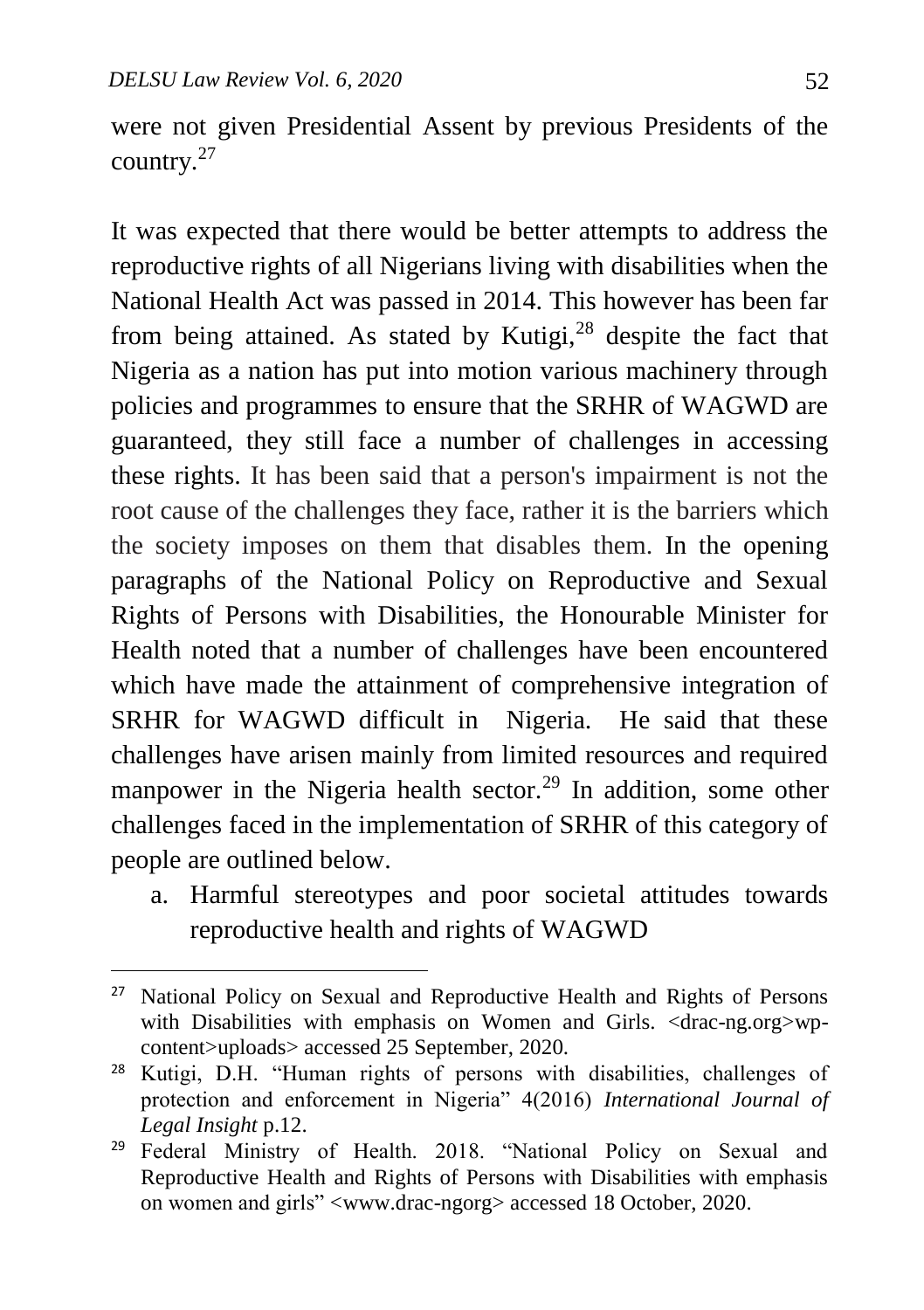It has been reported that there exists a negative and biased societal attitude to SRHR of WAGWD. This is mainly adduced to ignorance about the health needs of this group of people. As stated by Aguilar<sup>30</sup>, sexuality and SRHR of WAGWD are frequently omitted in public discourses, policymaking, programming, and services. This largely stems from the lack of recognition that they, like everyone else, are sexual and reproductive beings with desires, dreams, hopes, and needs for intimacy, pleasure, romance, touch, childbearing and childrearing, and/or relationships. WAGWD are more often than not seen as not having need to engage in sexual relations with persons of their choice, rights to marry and found a family and right to have access to sexual health services. On the part of healthcare providers, there is likewise negative stereotypes towards WAGWD. The stigma and discrimination experienced by WAGWD makes it difficult for them to access sexual health services in healthcare settings.<sup>31</sup>Discrimination experienced by WAGWD range from condescending public comments to institutionalized violence. This has more often than not led to inability of WAGWD to secure education and job employment opportunities or societal support in diverse forms. Family members who have disabled members may

<sup>30</sup> Aguliar, C. "Sexual and reproductive health and rights of girls and young women with disabilities" being text report of special rapporteur on rights of persons with disabilities to the Human Rights Council <www.ohcrhr.org> accessed 5 October, 2020.

<sup>31</sup> Olaleye, A.O. Anoemuah, A.O. Ladipo, A.O. Delano, G.F. "Sexual behaviours and reproductive health knowledge among in-school young people with disabilities in Ibadan, Nigeria. 107(2) (2007) *Health Education*  p.208-218. See also Animoro, A and Elguija, A. "Persons with intellectual disability and access to justice in Nigeria: Challenges and the way forward" 11(2) *Yobe State University Law Review* p. 73-83.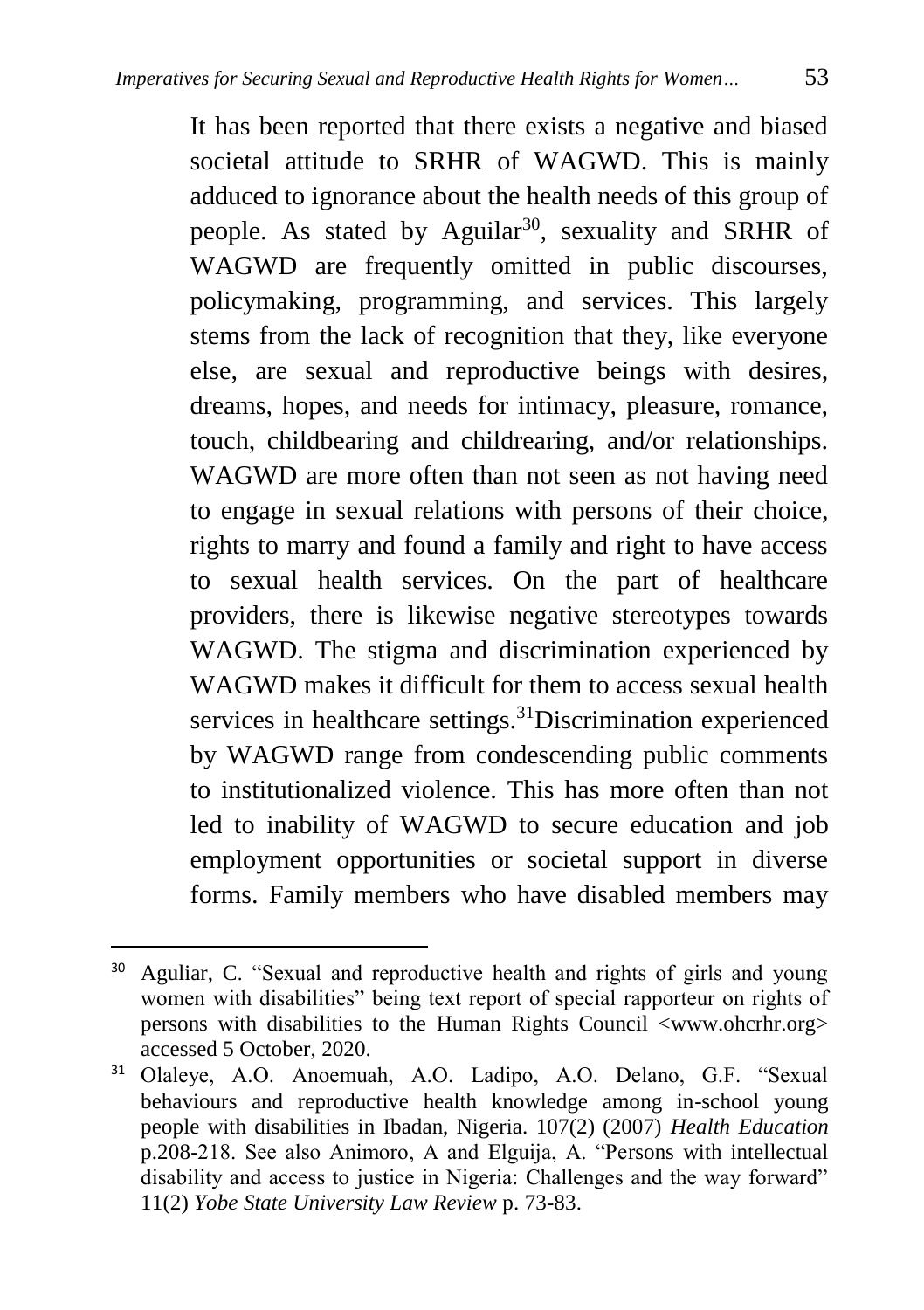hide such members from the public due to shame associated with disabilities.

Another ambit to this is cultural perspectives which act as a barrier to the implementation of SRHR of WAGWD in Nigeria. The grassroots researchers reported that in the different communities in northeastern Nigeria, one of the ways in which rights are violated was seen in opposition by communities against a disabled person marrying a person without a physical disabilities.<sup>32</sup>As stated by Haruna,  $33$ disability conditions such as deafness, blindness, mental retardation and orthopedic impairment in traditional settings are mostly attributed to punishment by vengeful gods in the present or past incarnations including murder, infidelity etc. There is also a strong belief in witchcraft and evil spirits that cause havocs in forms of disabilities to those who ignore their warning. In this regard the disabled persons are conceived as sinners and deviants and they experience social exclusion.

b. Lack of Political will

 $\ddot{\phantom{a}}$ 

The importance of political will cannot be overemphasized in the actualization of government policies. Where aspirations are not accompanied by the requisite political will, great and laudable ideas remain at its best ideas on paper and nothing more. The lack of political will towards the implementation of SRHR is firstly seen lack of state laws on disability rights. According to Human Rights

<sup>&</sup>lt;sup>32</sup> Grassroots Researchers Association, "Challenges of persons with disabilities in Northeastern Nigeria" <www.grasssrootsresaerchers.org> on 20 October, 2020.

<sup>33</sup> Haruna, M.A."The problem of living with disability in Nigeria" 65(2017) *Journal of Law, Policy and Globalization* p.103- 108.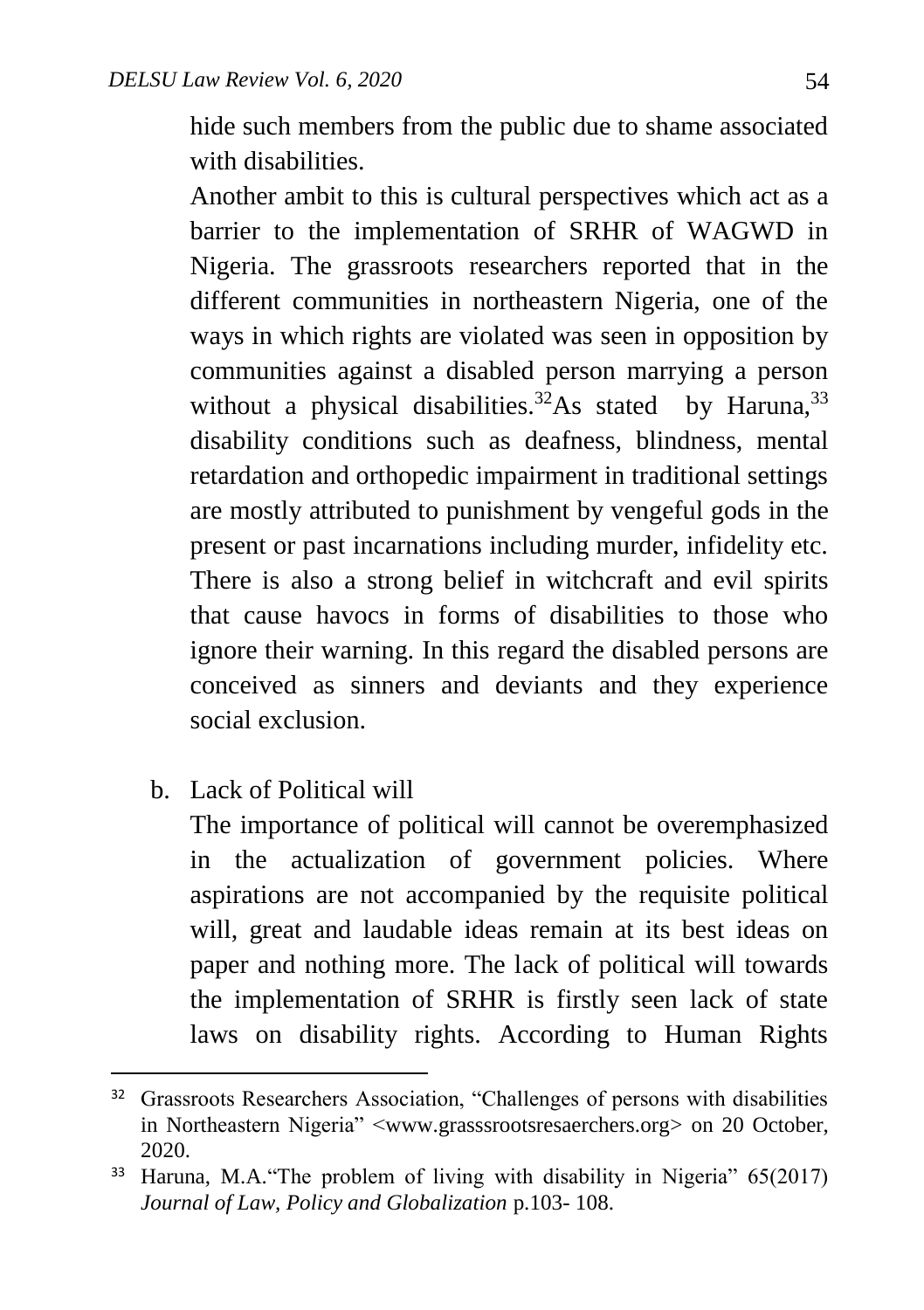Watch, $34$  despite the fact that Nigeria has been signatory to the convention on the rights of persons with disabilities, only four of Nigeria's 36 states have state level disability laws. Even in the states with these laws, the level of compliance of these state laws is reported to be low. At the Global Disability Summit in 2018 Nigeria made a number of policy commitments which, if implemented, will increase access to services and opportunities for people with disabilities. But where political will is lacking, these policy commitments might be a mirage. Political will is expressed in increased funding,

The government of President Muhammadu Buhari took a bold step in appointing a person with a disability as a Senior Special Assistant on Disability Matters. This act has shown a commitment of the present administration to ensure persons with disabilities receive uttermost priority but this is not enough. The provisions of the Disability Act are commendable but they do not in any way address the SRHR of WAGWD. The Act focuses more on other aspects of disabled persons such as access to buildings and walkways and to discourage discriminatory acts towards persons with disabilities.

c. Infrastructural Barriers

 $\ddot{\phantom{a}}$ 

Another barrier experienced by WAGWD exists in infrastructural barriers. Although the DAPWDA has to a large extent addressed this barrier, it is still far from being implemented in Nigeria. According to a study undertaken

<sup>34</sup> Ewang, A. "Nigeria passes Disability Rights Law" Retrieved from [<www.hrw.org.news>](http://www.hrw.org.news/) on 12 October, 2020.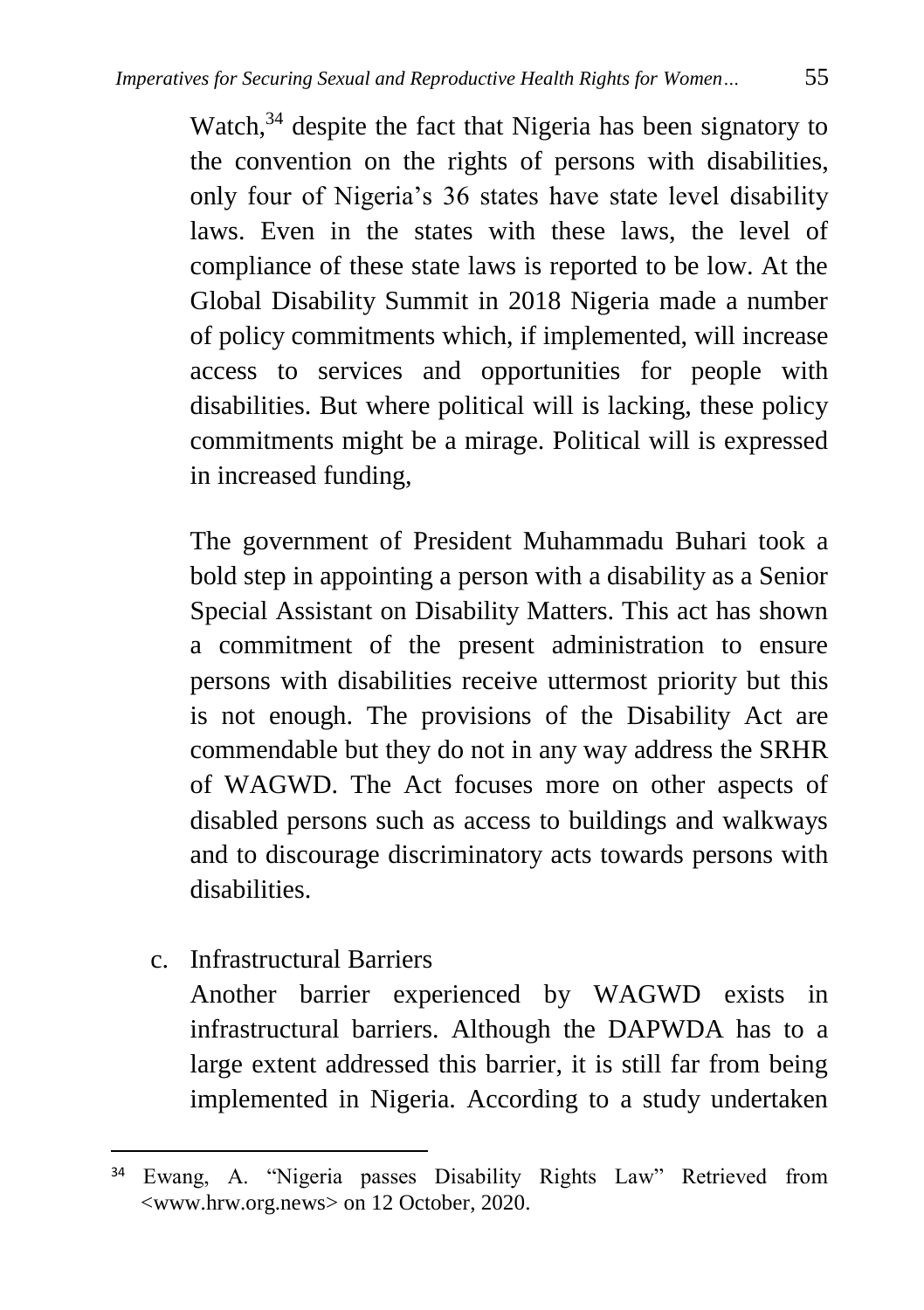1

by Grassroot<sup>35</sup> researchers in the North eastern part of Nigeria, it was largely reported that persons with disabilities still have major challenges in accessing public buildings and public transportation. They also noted that their needs and concerns are rarely taken into consideration by the state. A cursory look at major public buildings across the country also shows that the recommendations of the DAPWDA on public buildings have not been totally complied with as most buildings have not yet being modified to make them accessible for people with disabilities. It was reported that about 98% of facilities in Nigeria are not modified to accommodate disabled persons.<sup>36</sup> This includes public buildings such as hospitals or even health centers where WAGWD can get access to reproductive health services. Where the public buildings where they can access these essential services are inaccessible, it discourages the attainment of SRHR of this category of people.

d. Lack of understanding of the needs and concerns of WAGWD It has been said that there have been little efforts by disability-rights NGOs and other institutions to work with PWDs to develop programs that effectively respond to their needs and concerns especially when it relates to women and girls. The Ministry of Women Affairs and Social

<sup>&</sup>lt;sup>35</sup> Grassroots Researchers Association, "Challenges of persons with disabilities in Northeastern Nigeria" Retrieved from [<www.grasssrootsresaerchers.org>](http://www.grasssrootsresaerchers.org/) on 20 October, 2020.

<sup>&</sup>lt;sup>36</sup> Kanu, S. "The challenges of persons living with disabilities amid COVID-19 in Nigeria" *Businessday Newspaper* May 29, 2020 Retrieved from <httpbusinessday.ng> on 20 October 2020.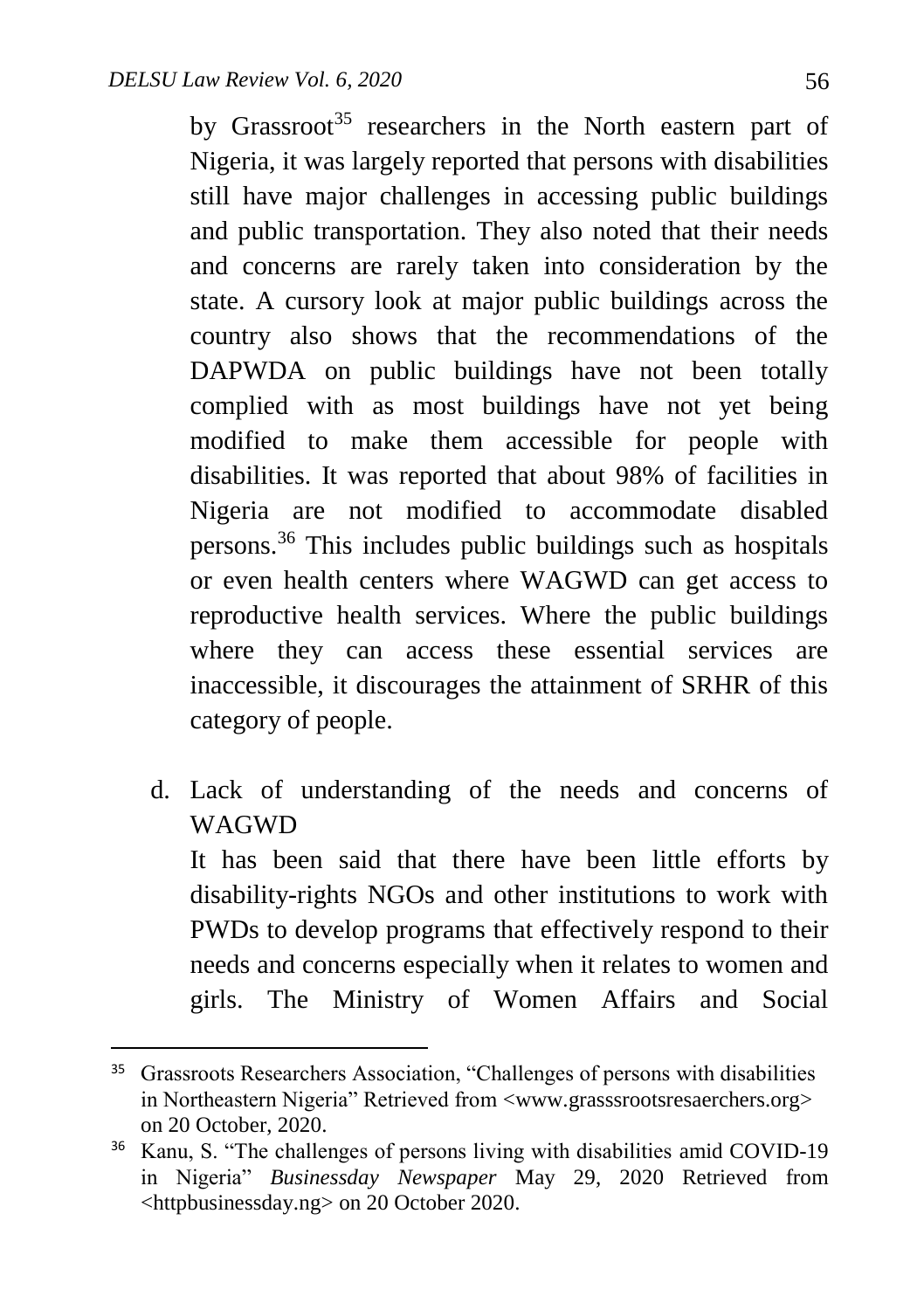Development, which is responsible for special education, social welfare and health services, has failed to develop appropriate programs for the protection of PWDs' rights. Instead, the Ministry has taken a charity/welfare approach to persons with disabilities. This approach does not really empower them but rather gives them bits of what they need for sustenance.

e. Lack of accurate data on persons with disabilities in the country

Availability of data enables establishment of baselines and benchmarks within which to determine goals of progressive achievement. Access to data on persons with disabilities will essentially provide information on demographic distribution of persons with disabilities, their demographic distribution, their geographical spread, the nature, causes and extent of their disabilities and the needs of this category of people. This is helpful in the planning, implementation and evaluation of programmes on persons with disabilities.<sup>37</sup> Currently, there is a reported under estimated data on persons with disabilities in Nigeria.<sup>38</sup> In the absence of such vital statistics on persons with disabilities, proper and adequate planning for persons with disabilities may be difficult to achieve.

<sup>37</sup> Kolawole, F. N. "Measures of disability through sample surveys: Nigerian experiences" being presentation at United Nations Regional Meeting on Disability Measurement and Statistics in support of the 2030 Agenda for sustainable development and the 2020 World Population and Housing Census Programme for Africa held on 15-17 November 2016 at Kampala, Uganda.

<sup>38</sup> Federal Ministry of Health. 2018. "National Policy on Sexual and Reproductive Health and Rights of Persons with Disabilities with emphasis on women and girls" Retrieved from [<www.drac-ngorg>](http://www.drac-ngorg/) on 18 October, 2020.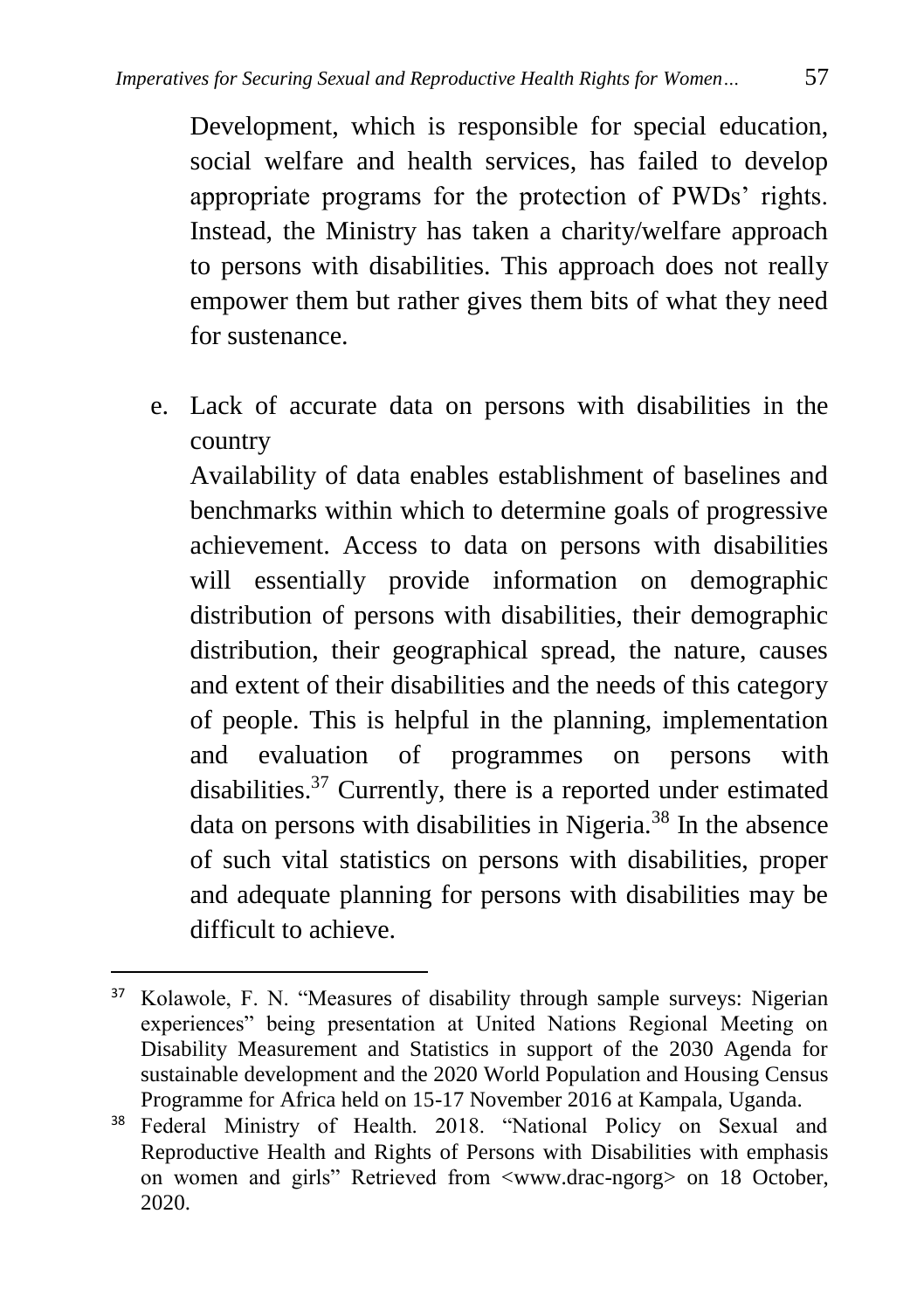#### **5. Conclusion**

 $\overline{a}$ 

The norm hitherto had been that discourses and interventions in the society hardly take into account women and girls with disabilities. This has been as a result of the prevalent value system that relegates women to the backseat in almost all spheres of living. This paper has shown that the SRHR of women and girls with disabilities are hardly addressed in any of the existing legal and policy framework in Nigeria. In this dispensation, issues of social inclusion, sustainable development and economic development cannot be spoken of without including discussions on persons with disabilities or even women and girls.<sup>39</sup> To further harness the implementation of SRHR of women and girls with disabilities, the following recommendations are proffered.

- i. An all-inclusive approach in decisions relating to persons with disabilities in Nigeria should be adopted. The government, civil society groups and donors should design their interventions plans and strategies by engaging PWDs and their associations through law makers, relevant local agencies, researchers and other partners in advocacy, policy formulation, decision-making, implementation, monitoring and evaluation. This would provide information for policy-makers, decision-makers and planners to contribute in promoting the rights of PWDs within the contemporary Nigerian society, and therefore facilitate their effective social inclusion within the communities in which they live.
- ii. There should be implementation of awareness-raising programmes designed to change the societal perception on

<sup>&</sup>lt;sup>39</sup> Adie, E.U. and Shamagana, Y.N. "Towards improved inclusion of women and girls with disabilities in the development agenda in Nigeria" 10(1) (2018) *International Journal of Integrative Humanism* p. 1-14.